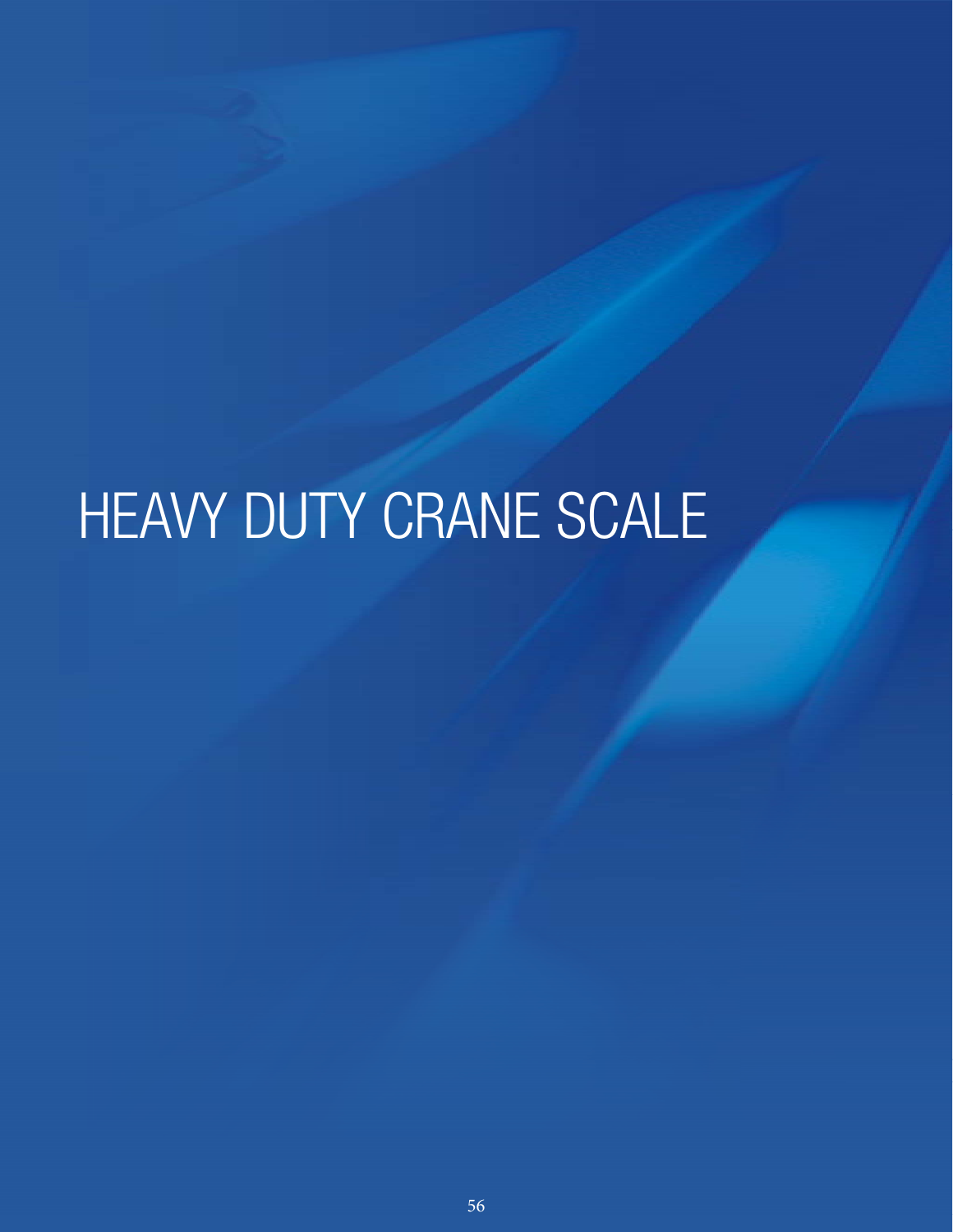#### HEAVY DUTY CRANE SCALE**INSCALE**



#### DIE-CASTING ALUMINUM ENCLOSURE D

Alloy steel shackle to protect from overload A High capacity rechargeable battery H Water-proof keypads W Infrared remote control n

# CAPACITIES

- 1,000 lb
- 3,000 lb
- 10,000 lb
- 20,000 lb

# $1 (800) 230 - 0120$  Contact@inscaleusa.com CAGE Code 07GT5

contact@inscaleusa.com

www.inscaleusa.com

Nationwide Dealer Network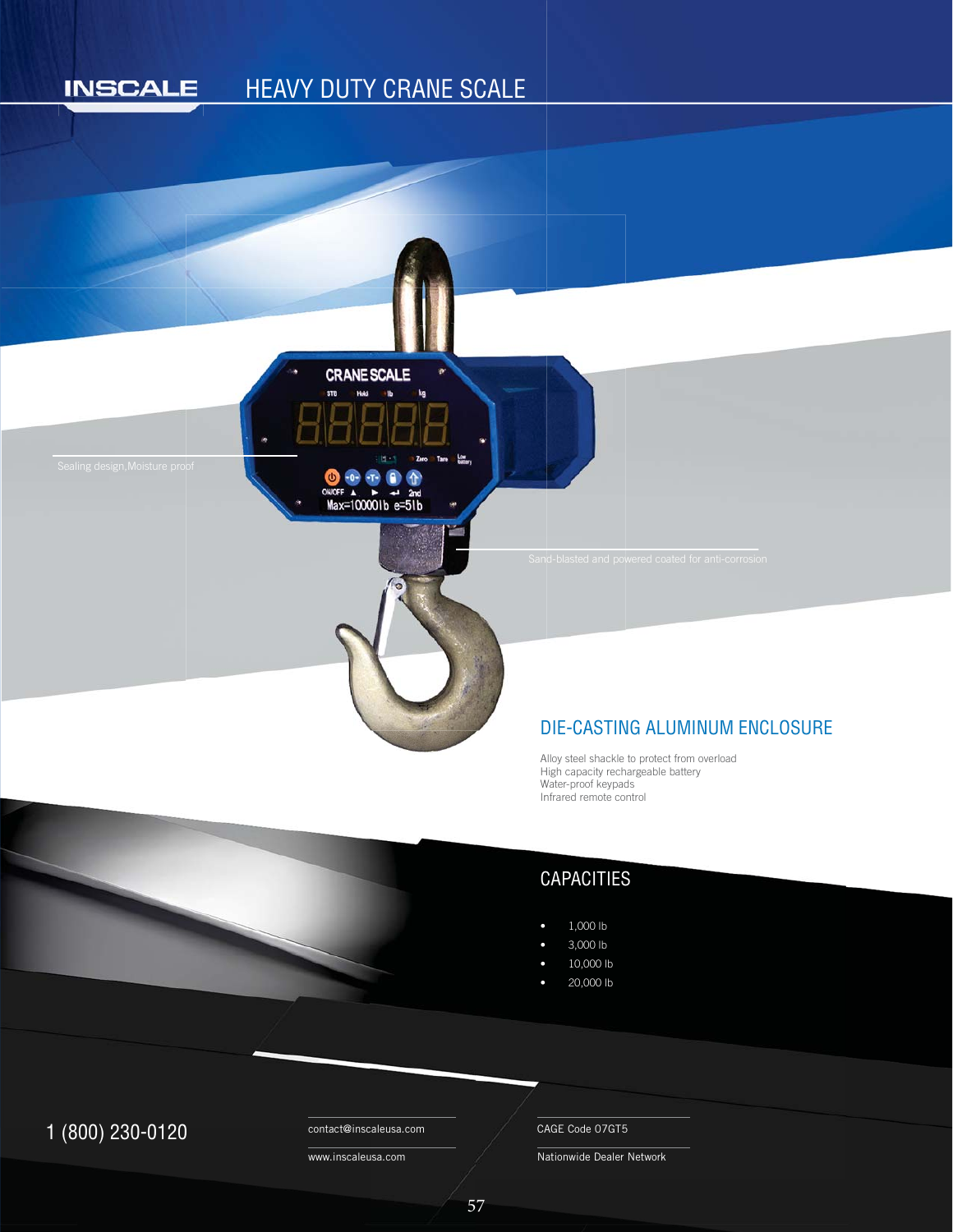

## SIZES/CAPACITY

| Model     | Max.Cap   | Div              | Size:W"I "H"  | N W                |
|-----------|-----------|------------------|---------------|--------------------|
| IP7911-1  | 1.000 lb  | $0.5$ lb         | 9.5X11.4X18.0 | 19.6 <sub>th</sub> |
| IP7911-3  | 3,000 lb  | 1 <sub>lh</sub>  | 9.5X11.4X18.0 | 196th              |
| IP7911-10 | 10,000 lb | 5 <sub>th</sub>  | 95X114X222    | 28 lb              |
| IP7911-20 | 20,000 lb | 10 <sub>th</sub> | 9.5X11.4X30.3 | 64 lb              |



LP7911 Heavy Duty Crane Scale Diecast Aluminum Enclosure, Powder Coated. 1.5" LED Display.

- 
- 
- Mains and rechargeable battery operation • Portable and compacted structure
- Easy and convenient operation
	- Stable and reliable reading accuracy class: OIML
	- Deducting tare range 100% FS
	- Continuous working time 80 hours



### FUNCTIONS

#### Unique Functions

• Tare set

- Total/Delete/Clear total/View total weight
- Resolution switch
- Auto power-off set
- Display luminance set
- Anti-motion set

#### Basic Functions

- Zero/Tare/Hold/Total
- Low voltage alarm
- Battery supervision
- Overload alarm
- lb/kg conversion
- Gravity acceleration set

## BUILT RIGHT. BUILT TO LAST.

We stand behind our products. INSCALE products come with a 3-Year Warranty from the date of original purchase on defects in material and workmanship for all INSCALE products properly installed by an authorized distributor under normal use and maintenance. We carry all standardized replacement parts for our bases.

www.inscaleusa.com

contact@inscaleusa.com

INDIANA SCALE COMPANY